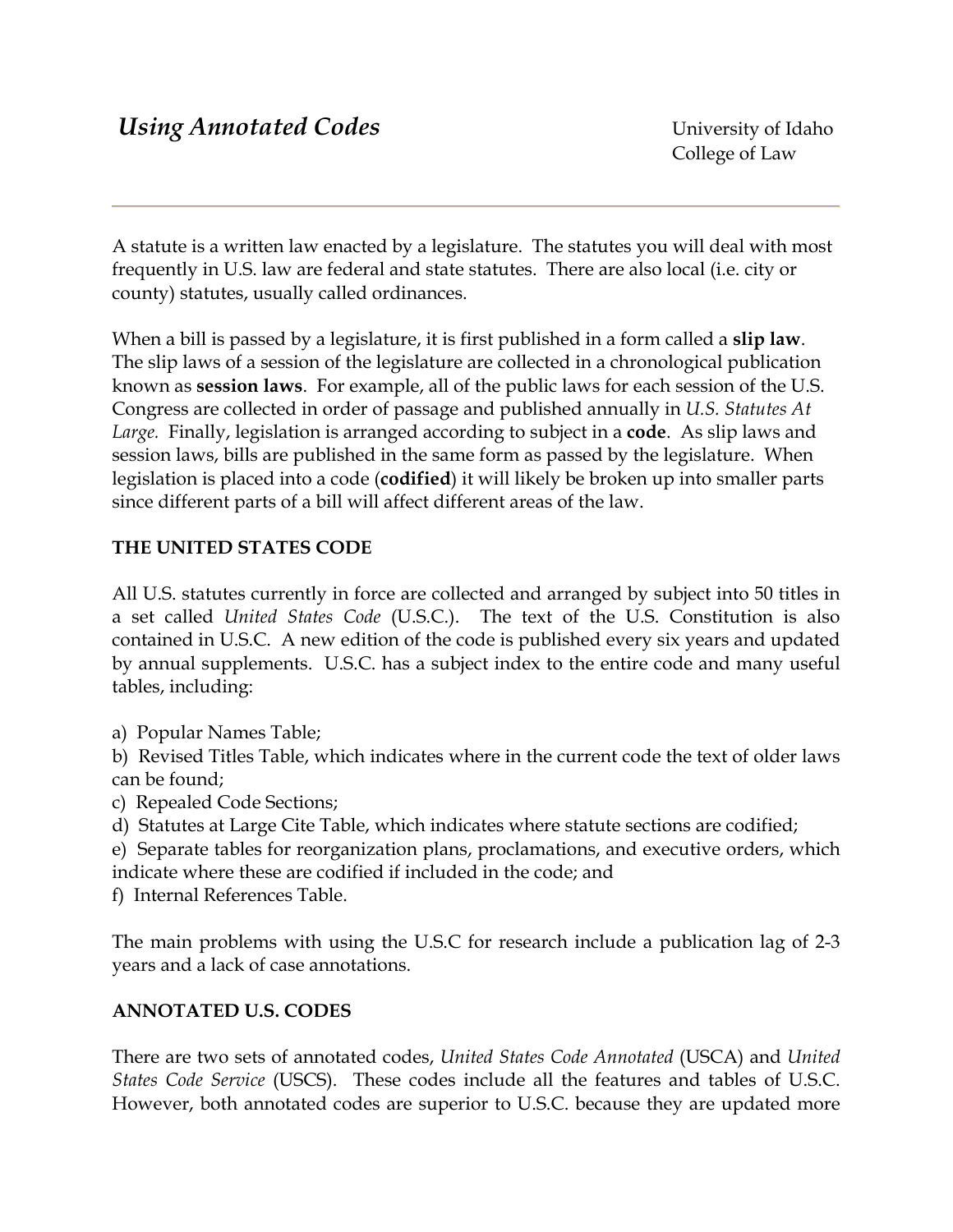frequently, include annotations of cases interpreting code sections, have detailed indexes, and provide historical notes of amendments and legislative history.

The U.S. Code, USCA, and USCS are all located on the main floor of the library on Shelf 215.

#### **FINDING U.S. CODE SECTIONS**

**Index method** - use the general index (USC, USCA, USCS) or specific title indexes (USCA, USCS). The indexes to the individual code titles are usually more detailed than the index to entire code.

**Topic method** - go directly to the relevant title(s) and examine the outline of sections at beginning of each distinct subject or use the detailed title index. There is risk in this because you may miss a pertinent reference codified in a different title.

**Popular Name method -** many laws are known by a popular name. For example, 42 USC 14701, concerning the registration of sex offenders, is popularly known as "Megan's Law." To find the code sections where these laws are codified, look in:

- 1. Shepard's "Acts & Cases by Popular Names";
- 2. Popular Name Tables in USC, USCA, or USCS;
- 3. The General Index to USCS.

## **COMPARISON OF ANNOTATED FEDERAL CODES**

USCA and USCS have several features in common that are useful when performing statutory research.

- 1. Both provide historical and statutory notes of amendments and legislative history documents.
- 2. Both provide general indexes to the complete code and title specific indexes.
- 3. Both are updated by pocket parts and supplementary volumes.
- 4. Both include references to CFR rules promulgated under the authority of the specific code section.
- 5. Both provide cross-references to related code sections.

Some differences between USCA and USCS are:

- 1. USCA contains more annotations than USCS; USCS is selective, avoiding repetitive decisions.
- 2. USCS has a Research Guide with citations to ALR annotations and Am Jur 2d topics.